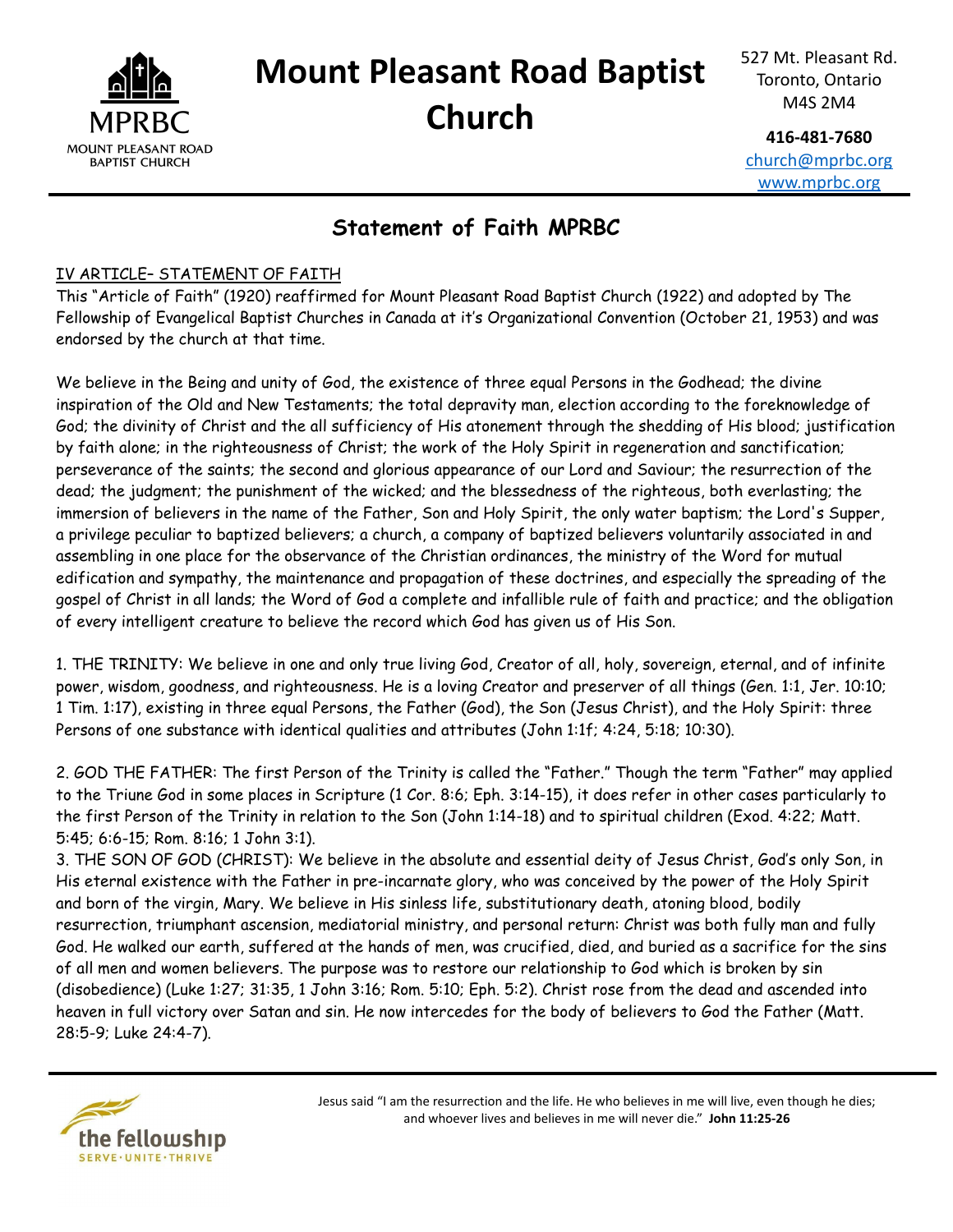

## **Mount Pleasant Road Baptist Church**

527 Mt. Pleasant Rd. Toronto, Ontario M4S 2M4

**416-481-7680** [church@mprbc.org](mailto:church@mprbc.org) [www.mprbc.org](http://www.mprbc.org)

4. THE HOLY SPIRIT: We believe in the absolute and essential deity and personality of the Holy Spirit who convinces of sin, of righteousness, and of judgment; who regenerates, sanctifies, illuminates, and comforts those who believe in Jesus Christ, the Son of God: the Holy Spirit as the third Person of the Trinity lives within us who believe in the Son, giving us the power to live a holy life and guiding us to the truth (Rom. 8:9; Gal. 4:6).

5. THE AUTHORITY OF SCRIPTURE: We believe that the Bible is the complete word of God; that the sixty-six books as originally written, comprising the Old and New Testaments were verbally inspired by the Holy Spirit and were entirely inerrant (free from error or failure of basic contents and meaning in the original manuscripts); that the Bible is the final authority in all matters of faith and practice and the true basis of Christian union: The Bible contains all the necessary truth to lead men and women into salvation (Ps. 19:7; John 17:17; Rom. 15:4; 1 Thess. 2:13; 2 Tim. 3:15-17 ).

6. SATAN: We believe that God created innumerable holy angels in order to worship Him, serve Him and minister to the rest of His creation. One of the chief angels, known as Lucifer, rebelled against God with a host of fallen angels. We believe that Satan exists as an evil personality, the originator of sin, the archenemy of God and man. Satan, the prince of the fallen angels or demons (Matt. 12:24; John 8:44) was originally created holy and beautiful, but because of his sinful pride was cast out of heaven and sentenced to hell (2 Pet. 2:4).

7. MAN: We believe that man was divinely created in the image of God (Gen. 1:27); that he sinned, becoming guilty before God, resulting in total depravity, thereby incurring physical and spiritual death: Because of Adam's sin (disobedience) man inherits a corrupt nature that inclines him to do wrong (Gen. 3:6; 6:5; Rom. 5:12). Man is not capable of achieving a life without sin on his own (Prov. 20:9; Rom. 3:20; Gal. 2:16). Because man is created in God's own image, we have a 'God-likeness' which includes knowledge between right and wrong, the conscience, the ability to choose which course we will take and the responsibility for our actions, or our choices (Josh. 24:15; 1 Kings 20:40; John 7:17).

8. SALVATION: We believe that salvation is by the sovereign, electing grace of God; that by the appointment of the Father, Christ voluntarily became flesh, lived, suffered a vicarious expiatory and propitiatory death; that justification is by faith alone in the all-sufficient sacrifice and resurrection of the Lord Jesus Christ and that those whom God has effectually called shall be divinely preserved and finally perfected in the image of the Lord: Christ died on the cross to mend the broken relationships which were caused by man's sin of disobedience. This severed relationship between God and man may be restored into perfect harmony through belief in Jesus Christ by faith, and not on the basis of our works (Gal. 5:4, 5; Eph. 2:8, 9). This belief and faith in Jesus Christ, is given by God Himself, recognizing Him as Lord and Saviour, gives men and women the free gift of eternal life (John 1:29; 3:16; 1 Cor. 5:7; Eph. 5:2; 1 Pet. 1:19). After receiving salvation by faith through belief in Jesus Christ, the 'born-again' (John 3:3) believer may live free from the judgment of God, by living a life according to the teaching of the Scriptures and trusting the Holy Spirit for the power to live a holy life according to God's Word.

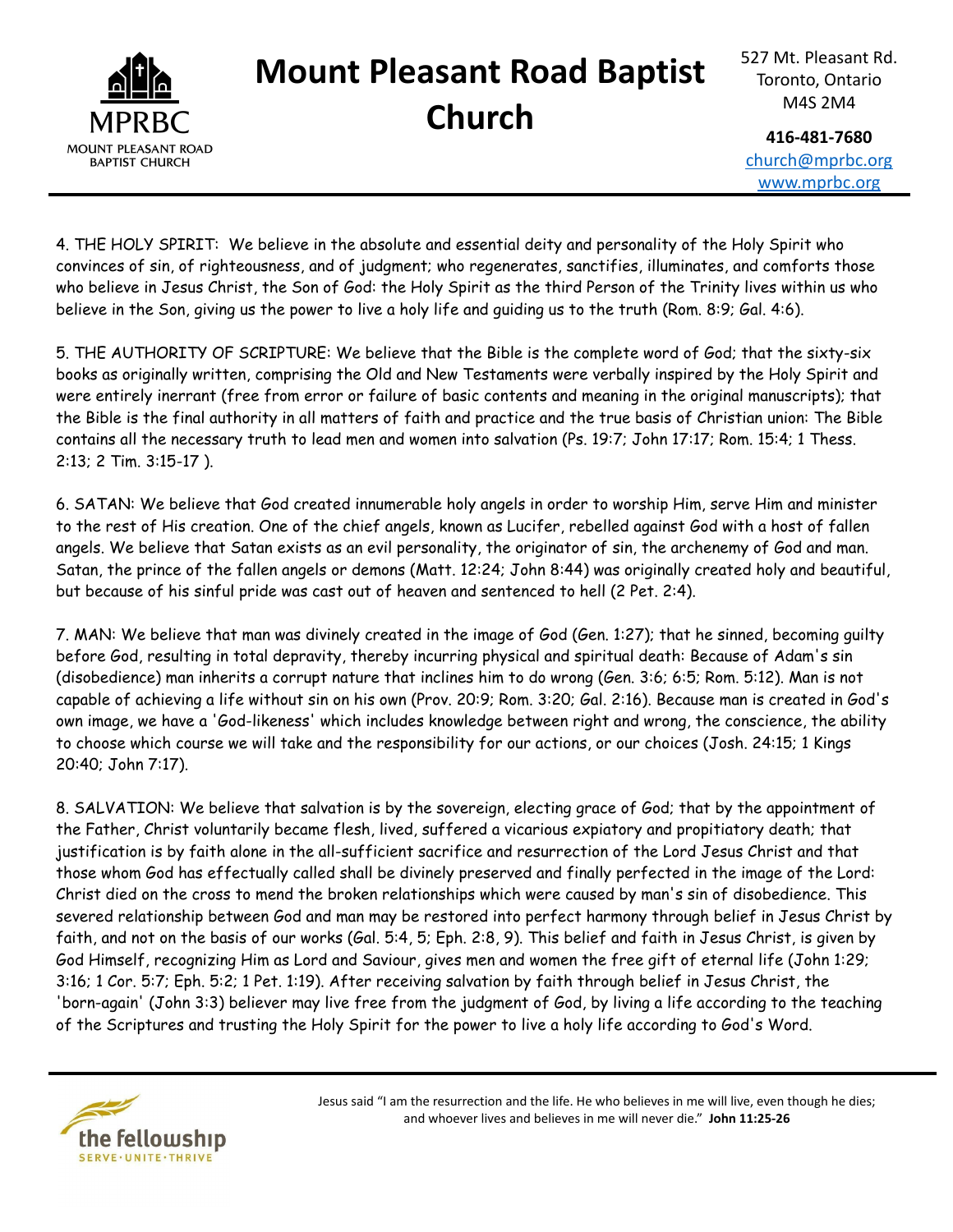

# **Mount Pleasant Road Baptist Church**

527 Mt. Pleasant Rd. Toronto, Ontario M4S 2M4

**416-481-7680** [church@mprbc.org](mailto:church@mprbc.org) [www.mprbc.org](http://www.mprbc.org)

9. GOD'S PURPOSE OF GRACE: We believe that election is the gracious purpose of God, according to which He regenerates, sanctifies, and glorifies sinners. It is consistent with the free agency of man, and comprehends all the means in connection with the end. It is a glorious display of God's sovereign goodness, and is infinitely wise, holy, and unchangeable. It excludes boasting and promotes humility. All true believers endure to the end. Those whom God has accepted in Christ, and sanctified by His Spirit, will never fall away from the state of grace, but shall persevere to the end. We believe that after we have experienced regeneration it is possible to fall into sin through neglect and temptation, for in this life there is no such height or strength of holiness from which it is impossible to fall. Whereby they grieve the Spirit, impair their graces and comforts, bring reproach on the cause of Christ, and temporal judgments on themselves. Yet they shall be kept by the power of God through faith unto salvation (Jude 24, Heb. 7:25).

10. REPENTANCE AND FAITH: We believe that repentance and faith are inseparable experiences of grace. Repentance is a genuine turning from sin toward God. Faith is the acceptance of Jesus Christ and commitment of the entire personality to Him as Lord and Saviour. Justification is God's gracious and full acquittal upon principles of His righteousness of all sinners who repent and believe in Christ. Justification brings the believer into a relationship of peace and favour with God. But by the grace of God, one who has fallen into sin may, by confession and true repentance, find forgiveness and restored fellowship with God (Matt. 18:21,22; 1 John 1:9; 2:1, 24-25).

11. GOOD WORKS: We believe that even though men and women cannot receive salvation by good works, their good works are still pleasing to God and show evidence of a true faith in God, and Jesus as Lord of the believer's life (Matt. 5:16; 7:16-20; Rom. 3:20; Gal. 2:16; James 2:18, 22).

12. SANCTIFICATION: We believe that sanctification is the work of God and the power of the Spirit, making the believer pure in heart and totally committed and dedicated to God. This work is both instantaneous at the point of conversion and gradual (or progressive) continuing throughout life. Sanctification is both individual and corporate in its effect. It begins when a person is saved and involves a process when the believer is convicted of a lukewarm Christian life and looks to Christ with a total commitment and dedication to 'Christ-like' living. There is no black and white time-line involved; for we are all individual in God's sight. For all believers sanctification is the will of God (1 Thess. 4:3). Sanctification is the continuing growth of a believer renouncing the desire to live for self and desire to live totally for the glory of God. It is the empowering by the Holy Spirit, which allows us to be able to live a life of holiness. This does not mean perfection of the believer, but a continuing purity of heart, soul, and mind (Deut. 30:6; Luke 1:74-75; Acts 15:8-9; 1 Cor. 6:11; Eph. 4:13, 24; 1 Thess. 4:3, 7; James 4:8).

13. GIFTS OF THE SPIRIT: We believe that the Holy Spirit has given spiritual gifts to all believers for the purpose of building up the body of Christ and bringing glory to God. The gifts are to be exercised in love and emphasize the need for unity (1 Cor. 12:4, 11, 18, 21-25; Eph. 4:11-16). Mount Pleasant Road Baptist Church believes

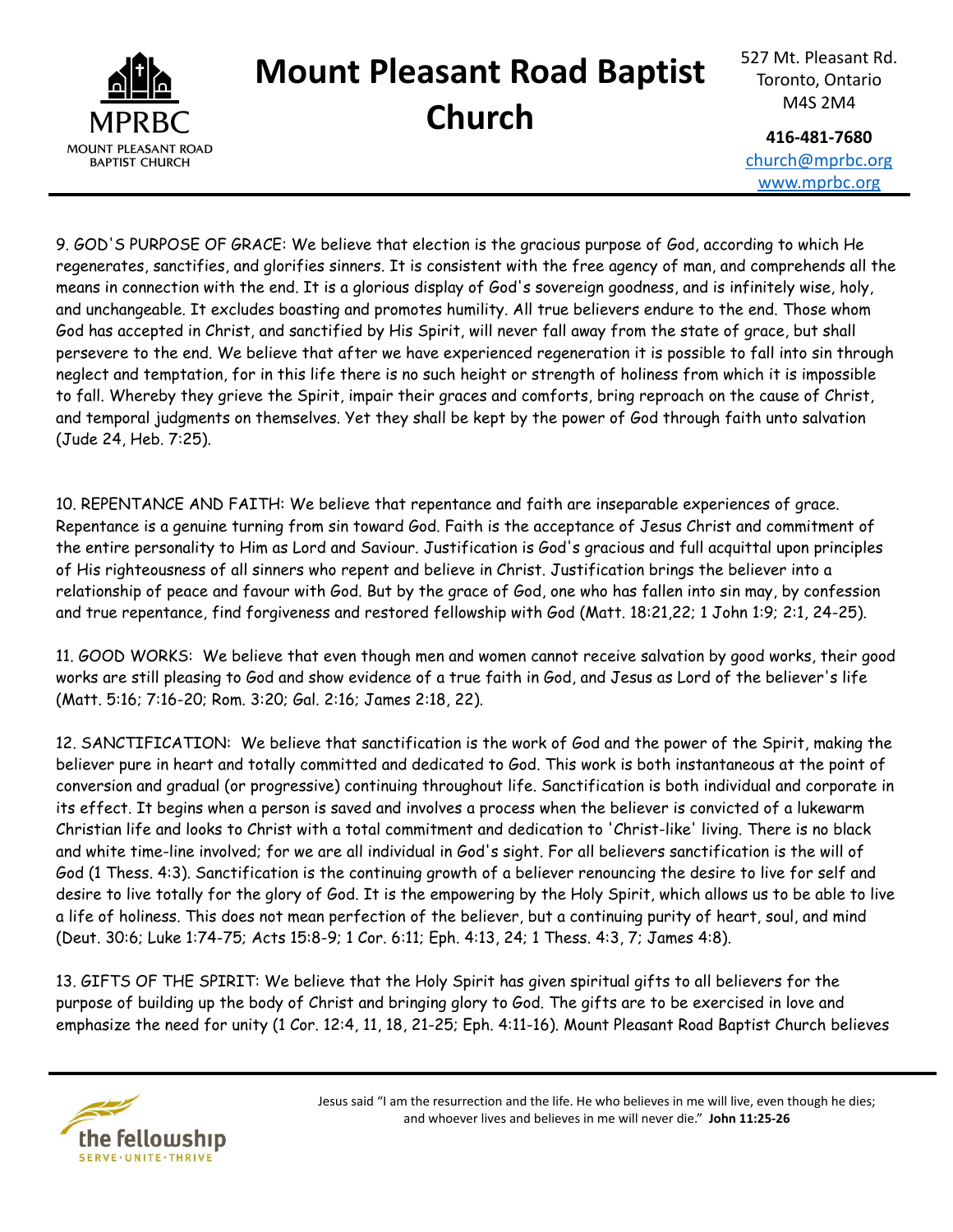

527 Mt. Pleasant Rd. Toronto, Ontario M4S 2M4

**416-481-7680** [church@mprbc.org](mailto:church@mprbc.org) [www.mprbc.org](http://www.mprbc.org)

in the miraculous use of languages and the interpretation of languages only in its biblical and historical setting. The languages were unknown to the speaker, but known by the hearers (Acts 2:4-8). We believe that while the New Testament does not teach that the sign gifts (public speaking in tongues, prophecy, interpretation of tongues, healing) have necessarily ceased, they are not normative for today (1 Cor. 14). Therefore it is contrary to the teaching of God's Word, as understood by our church, to teach that speaking in an unknown tongue, or the gift of tongues, is the evidence of being filled with the Holy Spirit (Gal. 5:22). The unity of the body of Christ is of utmost importance. Therefore, only a language readily understood by the congregation is to be used in public worship (1 Cor. 12:1; 14:40). We believe that the Word of God is all-sufficient for the Christian and the church for direction, edification and application. Therefore, we do not believe that any further form of direct revelation is required (2 Tim. 3:16).

14. FUTURE THINGS: We believe in the personal, visible, bodily, and glorious return of the Lord Jesus Christ (the second coming) according to His promise; in the resurrection of the just and unjust; in the eternal blessedness of the redeemed (heaven) and in the judgment and conscious, eternal punishment of the wicked (hell). God, in His own time and in His own way, will bring the world to its appropriate end. The time of His return is unknown, but could occur at any moment. This is the glorious hope of all God's children (John 14:1-3, 1 Thess. 4:13-18; James 5:7-8; Rev. 22:12, 20).

15. EVANGELISM AND MISSIONS: We believe that it is the duty and privilege of every follower of Christ and of every church of the Lord Jesus Christ to endeavour to make disciples of all nations. The new birth of man's spirit by God's Holy Spirit means the birth of love for others. Missionary effort on the part of all rests thus upon a spiritual necessity of the regenerate life, and is expressly and repeatedly commanded in the teachings of Christ. It is the duty of every child of God to seek constantly to win the lost to Christ by personal effort and by all other methods in harmony with the gospel of Christ.

16. THE LOCAL CHURCH: We believe that a church is a company of baptized believers, called out from the world, separated unto the Lord Jesus, voluntarily associated for the ministry of the Word; the mutual helpfulness and edification of its members; the propagation of the faith to the ends of the earth; and the observance of the ordinances. We believe a local church is a sovereign, independent body with no ecclesiastical authority higher than itself, exercising its own divinely awarded gifts, precepts and privileges under the Lordship of Christ, the great Head of the church. We believe that its officers are pastors and deacons.

17. ORDINANCES: We believe that there are only two (2) ordinances for the church regularly observed in the New Testament in the following order: (1) Baptism, which is the immersion of the believer in water, whereby he obeys Christ's command and sets forth His identification with Christ in His death, burial, and resurrection. (2) The Lord's Supper, which is the memorial wherein the believer partakes of the two elements, bread and wine which symbolize the Lord's body and shed blood, proclaiming His death until He come.